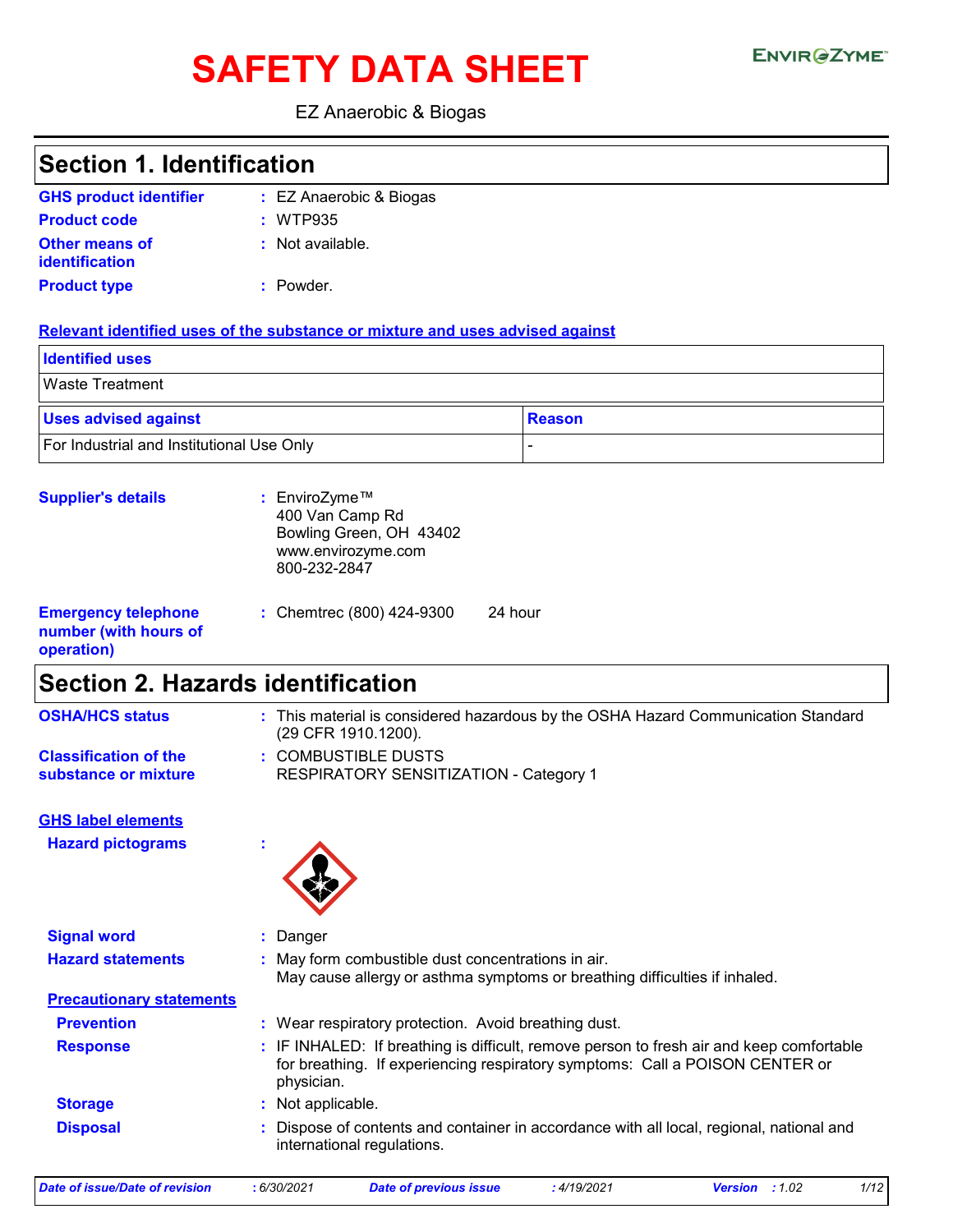### **Section 2. Hazards identification**

```
Supplemental label 
elements
```
**:** Keep container tightly closed. Keep away from heat, hot surfaces, sparks, open flames and other ignition sources. No smoking. Prevent dust accumulation.

**Hazards not otherwise classified**

### **Section 3. Composition/information on ingredients**

#### **Other means of identification Substance/mixture :** Mixture

**:** None known.

**:** Not available.

| <b>Ingredient name</b> | $\frac{9}{6}$ | <b>CAS number</b> |
|------------------------|---------------|-------------------|
| Subtilisin             | I≤0.3         | 9014-01-1         |
| cellulase              | !≤0.3         | 9012-54-8         |

Any concentration shown as a range is to protect confidentiality or is due to batch variation.

**There are no additional ingredients present which, within the current knowledge of the supplier and in the concentrations applicable, are classified as hazardous to health or the environment and hence require reporting in this section.**

**Occupational exposure limits, if available, are listed in Section 8.**

### **Section 4. First aid measures**

#### **Description of necessary first aid measures**

| <b>Eye contact</b>  | : Immediately flush eyes with plenty of water, occasionally lifting the upper and lower<br>eyelids. Check for and remove any contact lenses. Continue to rinse for at least 10<br>minutes. Get medical attention if irritation occurs.                                                                                                                                                                                                                                                                                                                                                                                                                                                                                                                                                                                    |
|---------------------|---------------------------------------------------------------------------------------------------------------------------------------------------------------------------------------------------------------------------------------------------------------------------------------------------------------------------------------------------------------------------------------------------------------------------------------------------------------------------------------------------------------------------------------------------------------------------------------------------------------------------------------------------------------------------------------------------------------------------------------------------------------------------------------------------------------------------|
| <b>Inhalation</b>   | : Remove victim to fresh air and keep at rest in a position comfortable for breathing. If it<br>is suspected that fumes are still present, the rescuer should wear an appropriate mask<br>or self-contained breathing apparatus. If not breathing, if breathing is irregular or if<br>respiratory arrest occurs, provide artificial respiration or oxygen by trained personnel. It<br>may be dangerous to the person providing aid to give mouth-to-mouth resuscitation.<br>Get medical attention. If necessary, call a poison center or physician. If unconscious,<br>place in recovery position and get medical attention immediately. Maintain an open<br>airway. Loosen tight clothing such as a collar, tie, belt or waistband. In the event of any<br>complaints or symptoms, avoid further exposure.               |
| <b>Skin contact</b> | : Flush contaminated skin with plenty of water. Remove contaminated clothing and<br>shoes. Get medical attention if symptoms occur. Wash clothing before reuse. Clean<br>shoes thoroughly before reuse.                                                                                                                                                                                                                                                                                                                                                                                                                                                                                                                                                                                                                   |
| <b>Ingestion</b>    | : Wash out mouth with water. Remove dentures if any. Remove victim to fresh air and<br>keep at rest in a position comfortable for breathing. If material has been swallowed and<br>the exposed person is conscious, give small quantities of water to drink. Stop if the<br>exposed person feels sick as vomiting may be dangerous. Do not induce vomiting<br>unless directed to do so by medical personnel. If vomiting occurs, the head should be<br>kept low so that vomit does not enter the lungs. Get medical attention if adverse health<br>effects persist or are severe. Never give anything by mouth to an unconscious person.<br>If unconscious, place in recovery position and get medical attention immediately.<br>Maintain an open airway. Loosen tight clothing such as a collar, tie, belt or waistband. |

**Most important symptoms/effects, acute and delayed**

#### **Potential acute health effects**

- **Eye contact :**
- Exposure to airborne concentrations above statutory or recommended exposure limits may cause irritation of the eyes.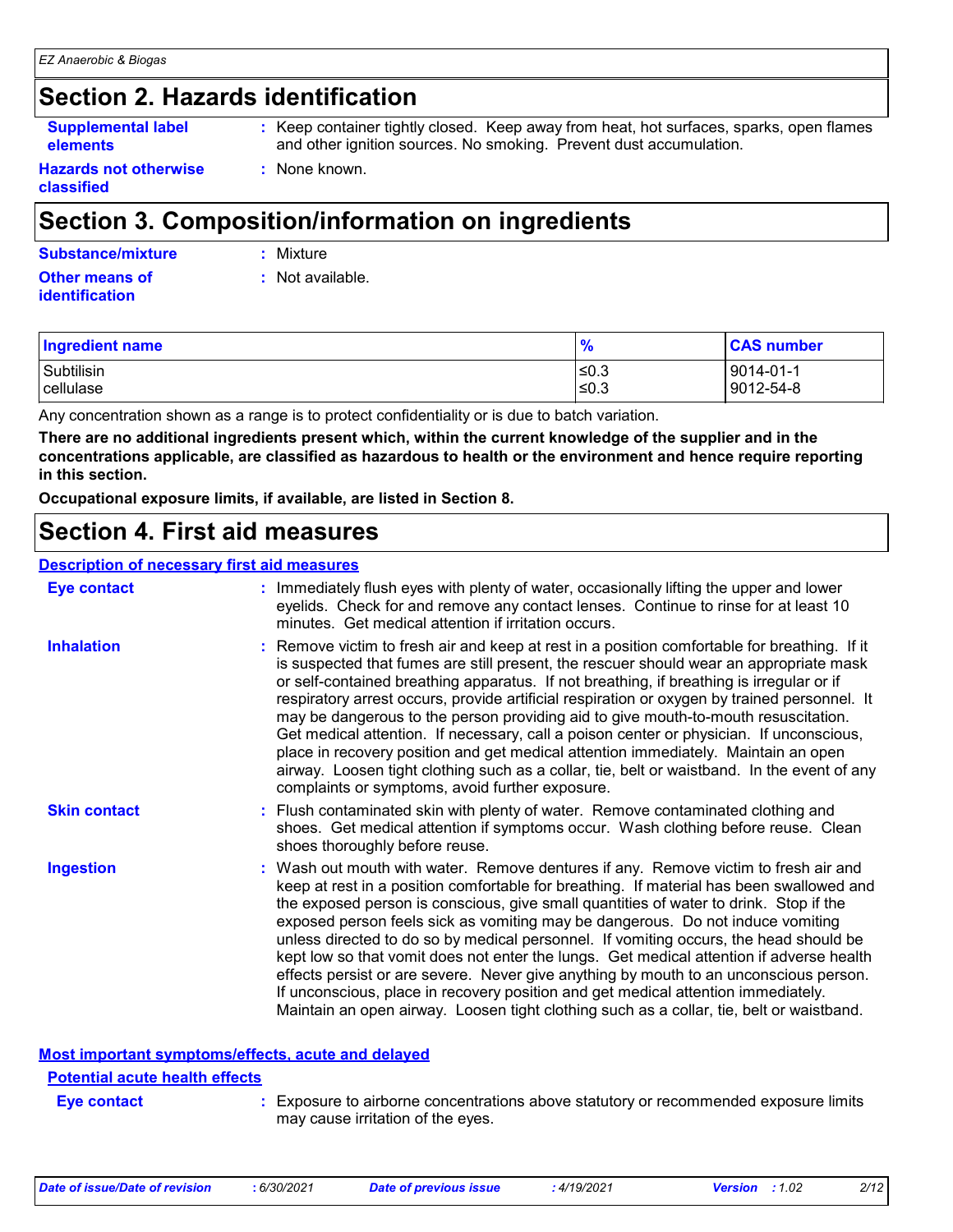# **Section 4. First aid measures**

| <b>Inhalation</b>                 | : Exposure to airborne concentrations above statutory or recommended exposure limits<br>may cause irritation of the nose, throat and lungs. May cause allergy or asthma<br>symptoms or breathing difficulties if inhaled.                                                                                               |
|-----------------------------------|-------------------------------------------------------------------------------------------------------------------------------------------------------------------------------------------------------------------------------------------------------------------------------------------------------------------------|
| <b>Skin contact</b>               | : No known significant effects or critical hazards.                                                                                                                                                                                                                                                                     |
| <b>Ingestion</b>                  | : No known significant effects or critical hazards.                                                                                                                                                                                                                                                                     |
| Over-exposure signs/symptoms      |                                                                                                                                                                                                                                                                                                                         |
| <b>Eye contact</b>                | : Adverse symptoms may include the following:<br>irritation<br>redness                                                                                                                                                                                                                                                  |
| <b>Inhalation</b>                 | : Adverse symptoms may include the following:<br>respiratory tract irritation<br>coughing<br>wheezing and breathing difficulties<br>asthma                                                                                                                                                                              |
| <b>Skin contact</b>               | : No specific data.                                                                                                                                                                                                                                                                                                     |
| <b>Ingestion</b>                  | : No specific data.                                                                                                                                                                                                                                                                                                     |
|                                   | Indication of immediate medical attention and special treatment needed, if necessary                                                                                                                                                                                                                                    |
| <b>Notes to physician</b>         | : Treat symptomatically. Contact poison treatment specialist immediately if large<br>quantities have been ingested or inhaled.                                                                                                                                                                                          |
| <b>Specific treatments</b>        | : No specific treatment.                                                                                                                                                                                                                                                                                                |
| <b>Protection of first-aiders</b> | : No action shall be taken involving any personal risk or without suitable training. If it is<br>suspected that fumes are still present, the rescuer should wear an appropriate mask or<br>self-contained breathing apparatus. It may be dangerous to the person providing aid to<br>give mouth-to-mouth resuscitation. |

**See toxicological information (Section 11)**

### **Section 5. Fire-fighting measures**

| <b>Extinguishing media</b>                               |                                                                                                                                                                                                                                                                                                                               |
|----------------------------------------------------------|-------------------------------------------------------------------------------------------------------------------------------------------------------------------------------------------------------------------------------------------------------------------------------------------------------------------------------|
| <b>Suitable extinguishing</b><br>media                   | : Use dry chemical powder.                                                                                                                                                                                                                                                                                                    |
| <b>Unsuitable extinguishing</b><br>media                 | : Avoid high pressure media which could cause the formation of a potentially explosible<br>dust-air mixture.                                                                                                                                                                                                                  |
| <b>Specific hazards arising</b><br>from the chemical     | : May form explosible dust-air mixture if dispersed.                                                                                                                                                                                                                                                                          |
| <b>Hazardous thermal</b><br>decomposition products       | Decomposition products may include the following materials:<br>carbon dioxide<br>carbon monoxide<br>halogenated compounds<br>metal oxide/oxides                                                                                                                                                                               |
| <b>Special protective actions</b><br>for fire-fighters   | : Promptly isolate the scene by removing all persons from the vicinity of the incident if<br>there is a fire. No action shall be taken involving any personal risk or without suitable<br>training. Move containers from fire area if this can be done without risk. Use water<br>spray to keep fire-exposed containers cool. |
| <b>Special protective</b><br>equipment for fire-fighters | Fire-fighters should wear appropriate protective equipment and self-contained breathing<br>apparatus (SCBA) with a full face-piece operated in positive pressure mode.                                                                                                                                                        |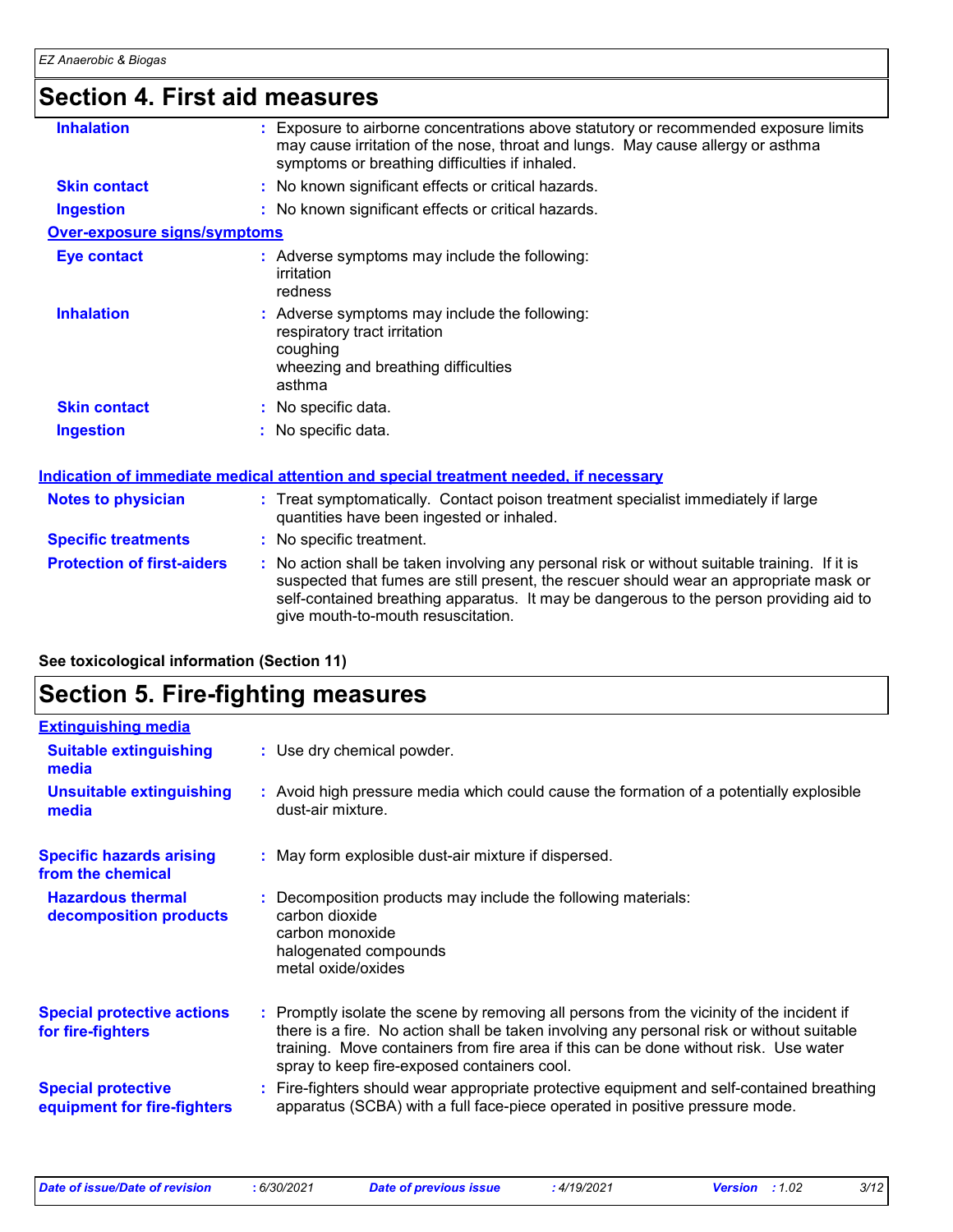# **Section 6. Accidental release measures**

|                                                              | <b>Personal precautions, protective equipment and emergency procedures</b>                                                                                                                                                                                                                                                                                                                                                                                                                                                                                             |
|--------------------------------------------------------------|------------------------------------------------------------------------------------------------------------------------------------------------------------------------------------------------------------------------------------------------------------------------------------------------------------------------------------------------------------------------------------------------------------------------------------------------------------------------------------------------------------------------------------------------------------------------|
| For non-emergency<br>personnel                               | : No action shall be taken involving any personal risk or without suitable training.<br>Evacuate surrounding areas. Keep unnecessary and unprotected personnel from<br>entering. Do not touch or walk through spilled material. Shut off all ignition sources.<br>No flares, smoking or flames in hazard area. Avoid breathing dust. Provide adequate<br>ventilation. Wear appropriate respirator when ventilation is inadequate. Put on<br>appropriate personal protective equipment.                                                                                 |
|                                                              | For emergency responders : If specialized clothing is required to deal with the spillage, take note of any information in<br>Section 8 on suitable and unsuitable materials. See also the information in "For non-<br>emergency personnel".                                                                                                                                                                                                                                                                                                                            |
| <b>Environmental precautions</b>                             | : Avoid dispersal of spilled material and runoff and contact with soil, waterways, drains<br>and sewers. Inform the relevant authorities if the product has caused environmental<br>pollution (sewers, waterways, soil or air).                                                                                                                                                                                                                                                                                                                                        |
| <b>Methods and materials for containment and cleaning up</b> |                                                                                                                                                                                                                                                                                                                                                                                                                                                                                                                                                                        |
| <b>Small spill</b>                                           | : Move containers from spill area. Use spark-proof tools and explosion-proof equipment.<br>Avoid dust generation. Using a vacuum with HEPA filter will reduce dust dispersal.<br>Place spilled material in a designated, labeled waste container. Dispose of via a<br>licensed waste disposal contractor.                                                                                                                                                                                                                                                              |
| <b>Large spill</b>                                           | : Move containers from spill area. Use spark-proof tools and explosion-proof equipment.<br>Approach release from upwind. Prevent entry into sewers, water courses, basements<br>or confined areas. Avoid dust generation. Do not dry sweep. Vacuum dust with<br>equipment fitted with a HEPA filter and place in a closed, labeled waste container.<br>Avoid creating dusty conditions and prevent wind dispersal. Dispose of via a licensed<br>waste disposal contractor. Note: see Section 1 for emergency contact information and<br>Section 13 for waste disposal. |

# **Section 7. Handling and storage**

#### **Precautions for safe handling**

| <b>Protective measures</b>                       | : Put on appropriate personal protective equipment (see Section 8). Persons with a<br>history of asthma, allergies or chronic or recurrent respiratory disease should not be<br>employed in any process in which this product is used. Do not get in eyes or on skin or<br>clothing. Do not ingest. Avoid breathing dust. Avoid the creation of dust when handling<br>and avoid all possible sources of ignition (spark or flame). Prevent dust accumulation.<br>Use only with adequate ventilation. Wear appropriate respirator when ventilation is<br>inadequate. Keep in the original container or an approved alternative made from a<br>compatible material, kept tightly closed when not in use. Electrical equipment and<br>lighting should be protected to appropriate standards to prevent dust coming into<br>contact with hot surfaces, sparks or other ignition sources. Take precautionary<br>measures against electrostatic discharges. To avoid fire or explosion, dissipate static<br>electricity during transfer by grounding and bonding containers and equipment before<br>transferring material. Empty containers retain product residue and can be hazardous.<br>Do not reuse container. |
|--------------------------------------------------|---------------------------------------------------------------------------------------------------------------------------------------------------------------------------------------------------------------------------------------------------------------------------------------------------------------------------------------------------------------------------------------------------------------------------------------------------------------------------------------------------------------------------------------------------------------------------------------------------------------------------------------------------------------------------------------------------------------------------------------------------------------------------------------------------------------------------------------------------------------------------------------------------------------------------------------------------------------------------------------------------------------------------------------------------------------------------------------------------------------------------------------------------------------------------------------------------------------|
| <b>Advice on general</b><br>occupational hygiene | : Eating, drinking and smoking should be prohibited in areas where this material is<br>handled, stored and processed. Workers should wash hands and face before eating,<br>drinking and smoking. Remove contaminated clothing and protective equipment before<br>entering eating areas. See also Section 8 for additional information on hygiene                                                                                                                                                                                                                                                                                                                                                                                                                                                                                                                                                                                                                                                                                                                                                                                                                                                              |

measures.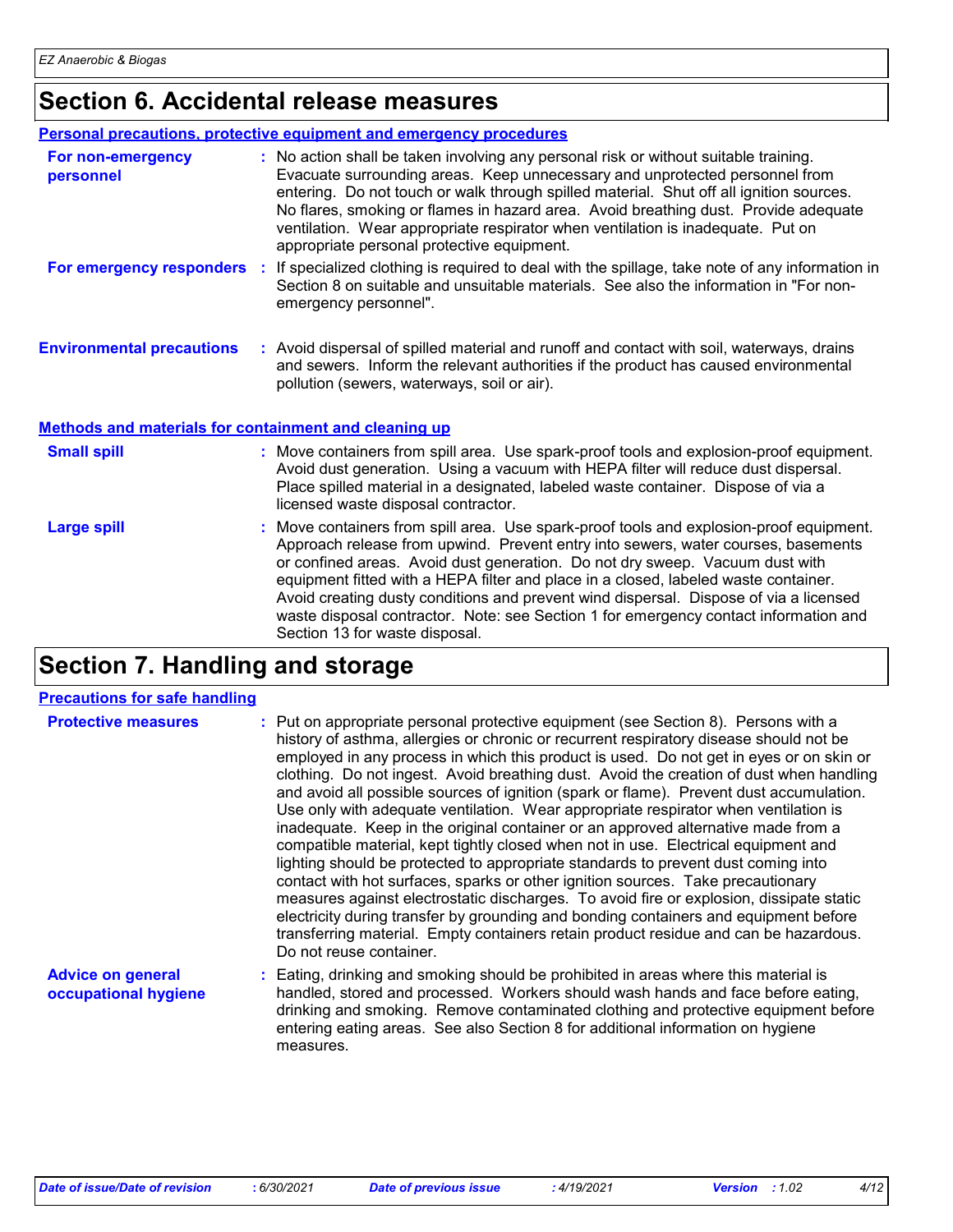### **Section 7. Handling and storage**

| <b>Conditions for safe storage,</b> | : Store between the following temperatures: 20.5 to $23.8^{\circ}C$ (68.9 to $74.8^{\circ}F$ ). Store in                                                                          |
|-------------------------------------|-----------------------------------------------------------------------------------------------------------------------------------------------------------------------------------|
| including any                       | accordance with local regulations. Store in a segregated and approved area. Store in                                                                                              |
| <i>incompatibilities</i>            | original container protected from direct sunlight in a dry, cool and well-ventilated area,<br>away from incompatible materials (see Section 10) and food and drink. Eliminate all |
|                                     | ignition sources. Separate from oxidizing materials. Keep container tightly closed and<br>sealed until ready for use. Containers that have been opened must be carefully          |
|                                     | resealed and kept upright to prevent leakage. Do not store in unlabeled containers.                                                                                               |
|                                     | Use appropriate containment to avoid environmental contamination. See Section 10 for<br>incompatible materials before handling or use.                                            |

### **Section 8. Exposure controls/personal protection**

#### **Control parameters**

#### **Occupational exposure limits**

| Ingredient name | <b>Exposure limits</b>                                                                                                                                                                                                                                                                                     |
|-----------------|------------------------------------------------------------------------------------------------------------------------------------------------------------------------------------------------------------------------------------------------------------------------------------------------------------|
| Subtilisin      | OSHA PEL 1989 (United States, 3/1989).<br>STEL: 0.00006 mg/m <sup>3</sup> 60 minutes.<br>NIOSH REL (United States, 10/2016).<br>STEL: 0.00006 mg/m <sup>3</sup> 60 minutes.<br><b>ACGIH TLV (United States, 3/2018).</b><br>C: $0.00006$ mg/m <sup>3</sup> , (measured as 100% pure<br>crystalline enzyme) |
| cellulase       | None.                                                                                                                                                                                                                                                                                                      |

| <b>Appropriate engineering</b><br><b>controls</b> | : Use only with adequate ventilation. If user operations generate dust, fumes, gas, vapor<br>or mist, use process enclosures, local exhaust ventilation or other engineering controls<br>to keep worker exposure to airborne contaminants below any recommended or statutory<br>limits. The engineering controls also need to keep gas, vapor or dust concentrations<br>below any lower explosive limits. Use explosion-proof ventilation equipment. |
|---------------------------------------------------|------------------------------------------------------------------------------------------------------------------------------------------------------------------------------------------------------------------------------------------------------------------------------------------------------------------------------------------------------------------------------------------------------------------------------------------------------|
| <b>Environmental exposure</b>                     | : Emissions from ventilation or work process equipment should be checked to ensure                                                                                                                                                                                                                                                                                                                                                                   |

**controls** they comply with the requirements of environmental protection legislation. In some cases, fume scrubbers, filters or engineering modifications to the process equipment will be necessary to reduce emissions to acceptable levels.

#### **Individual protection measures**

| <b>Hygiene measures</b>    | : Wash hands, forearms and face thoroughly after handling chemical products, before<br>eating, smoking and using the lavatory and at the end of the working period.<br>Appropriate techniques should be used to remove potentially contaminated clothing.<br>Wash contaminated clothing before reusing. Ensure that eyewash stations and safety<br>showers are close to the workstation location.                                                                                                                                                                                                                      |
|----------------------------|------------------------------------------------------------------------------------------------------------------------------------------------------------------------------------------------------------------------------------------------------------------------------------------------------------------------------------------------------------------------------------------------------------------------------------------------------------------------------------------------------------------------------------------------------------------------------------------------------------------------|
| <b>Eye/face protection</b> | : Safety eyewear complying with an approved standard should be used when a risk<br>assessment indicates this is necessary to avoid exposure to liquid splashes, mists,<br>gases or dusts. If contact is possible, the following protection should be worn, unless<br>the assessment indicates a higher degree of protection: safety glasses with side-<br>shields. If operating conditions cause high dust concentrations to be produced, use<br>dust goggles.                                                                                                                                                         |
| <b>Skin protection</b>     |                                                                                                                                                                                                                                                                                                                                                                                                                                                                                                                                                                                                                        |
| <b>Hand protection</b>     | : Chemical-resistant, impervious gloves complying with an approved standard should be<br>worn at all times when handling chemical products if a risk assessment indicates this is<br>necessary. Considering the parameters specified by the glove manufacturer, check<br>during use that the gloves are still retaining their protective properties. It should be<br>noted that the time to breakthrough for any glove material may be different for different<br>glove manufacturers. In the case of mixtures, consisting of several substances, the<br>protection time of the gloves cannot be accurately estimated. |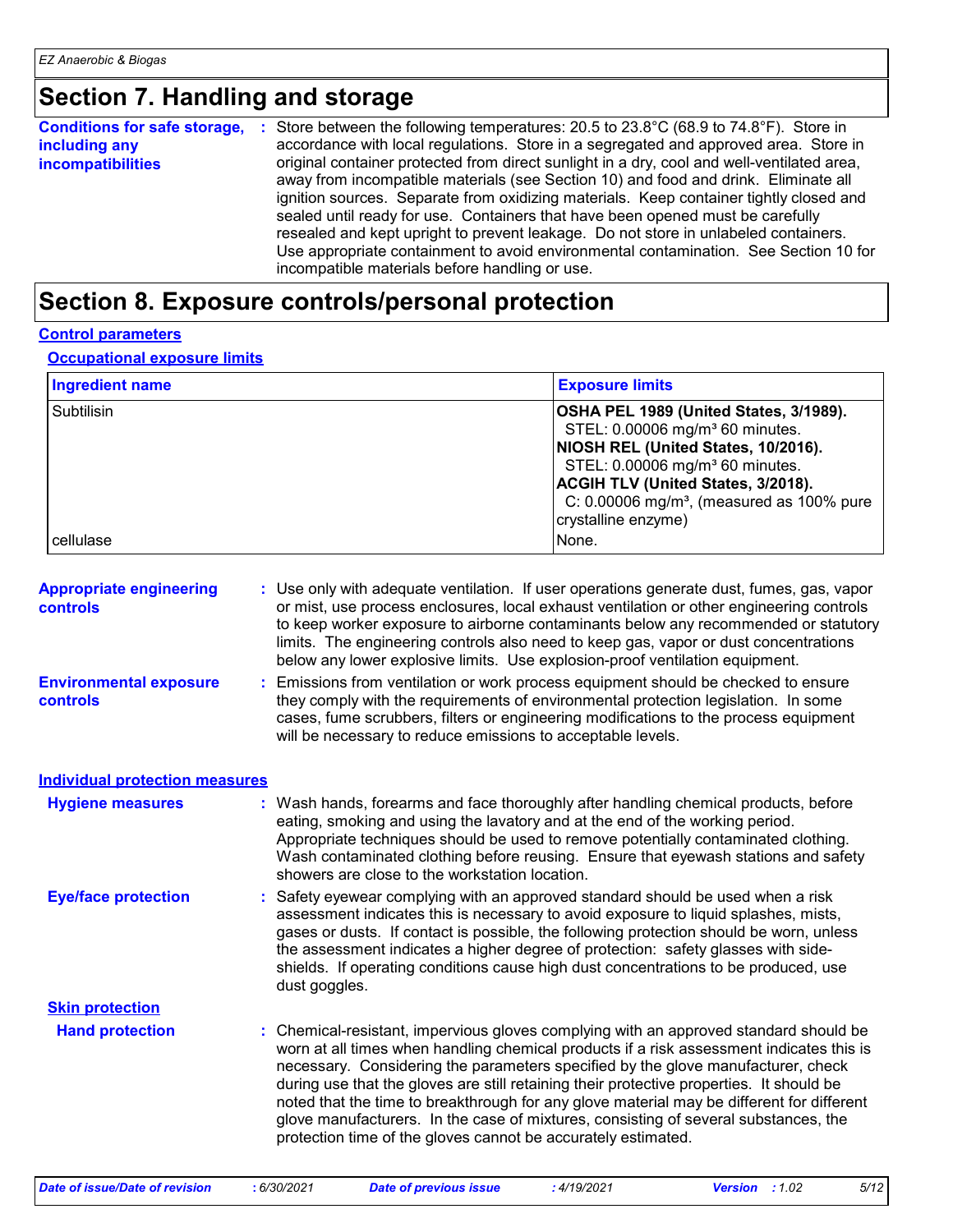### **Section 8. Exposure controls/personal protection**

| <b>Body protection</b>        | : Personal protective equipment for the body should be selected based on the task being<br>performed and the risks involved and should be approved by a specialist before<br>handling this product.                                                                                 |
|-------------------------------|-------------------------------------------------------------------------------------------------------------------------------------------------------------------------------------------------------------------------------------------------------------------------------------|
| <b>Other skin protection</b>  | : Appropriate footwear and any additional skin protection measures should be selected<br>based on the task being performed and the risks involved and should be approved by a<br>specialist before handling this product.                                                           |
| <b>Respiratory protection</b> | : Based on the hazard and potential for exposure, select a respirator that meets the<br>appropriate standard or certification. Respirators must be used according to a<br>respiratory protection program to ensure proper fitting, training, and other important<br>aspects of use. |

### **Section 9. Physical and chemical properties**

| <b>Appearance</b>                |                                                                         |
|----------------------------------|-------------------------------------------------------------------------|
| <b>Physical state</b>            | : Solid. [Powder.]                                                      |
| <b>Color</b>                     | Brown.                                                                  |
| Odor                             | Not available.                                                          |
| <b>Odor threshold</b>            | : Not available.                                                        |
| pH                               | Not applicable.                                                         |
| <b>Melting point</b>             | Not available.                                                          |
| <b>Boiling point</b>             | : Not available.                                                        |
| <b>Flash point</b>               | Not available.                                                          |
| <b>Evaporation rate</b>          | : Not applicable.                                                       |
| <b>Flammability (solid, gas)</b> | : Not available.                                                        |
| Lower and upper explosive        | : Not available.                                                        |
| (flammable) limits               |                                                                         |
| <b>Vapor pressure</b>            | : Not applicable.                                                       |
| <b>Vapor density</b>             | : Not available.                                                        |
| <b>Relative density</b>          | Not applicable.                                                         |
| <b>Solubility</b>                | Partially soluble in the following materials: cold water and hot water. |
| <b>Solubility in water</b>       | : Not available.                                                        |
| <b>Partition coefficient: n-</b> | : Not available.                                                        |
| octanol/water                    |                                                                         |
| <b>Auto-ignition temperature</b> | : Not available.                                                        |
| <b>Decomposition temperature</b> | : Not available.                                                        |
| <b>Viscosity</b>                 | : Not available.                                                        |
| Flow time (ISO 2431)             | : Not available.                                                        |

### **Section 10. Stability and reactivity**

| <b>Reactivity</b>                                   | : No specific test data related to reactivity available for this product or its ingredients. |
|-----------------------------------------------------|----------------------------------------------------------------------------------------------|
| <b>Chemical stability</b>                           | : The product is stable.                                                                     |
| <b>Possibility of hazardous</b><br><b>reactions</b> | : Under normal conditions of storage and use, hazardous reactions will not occur.            |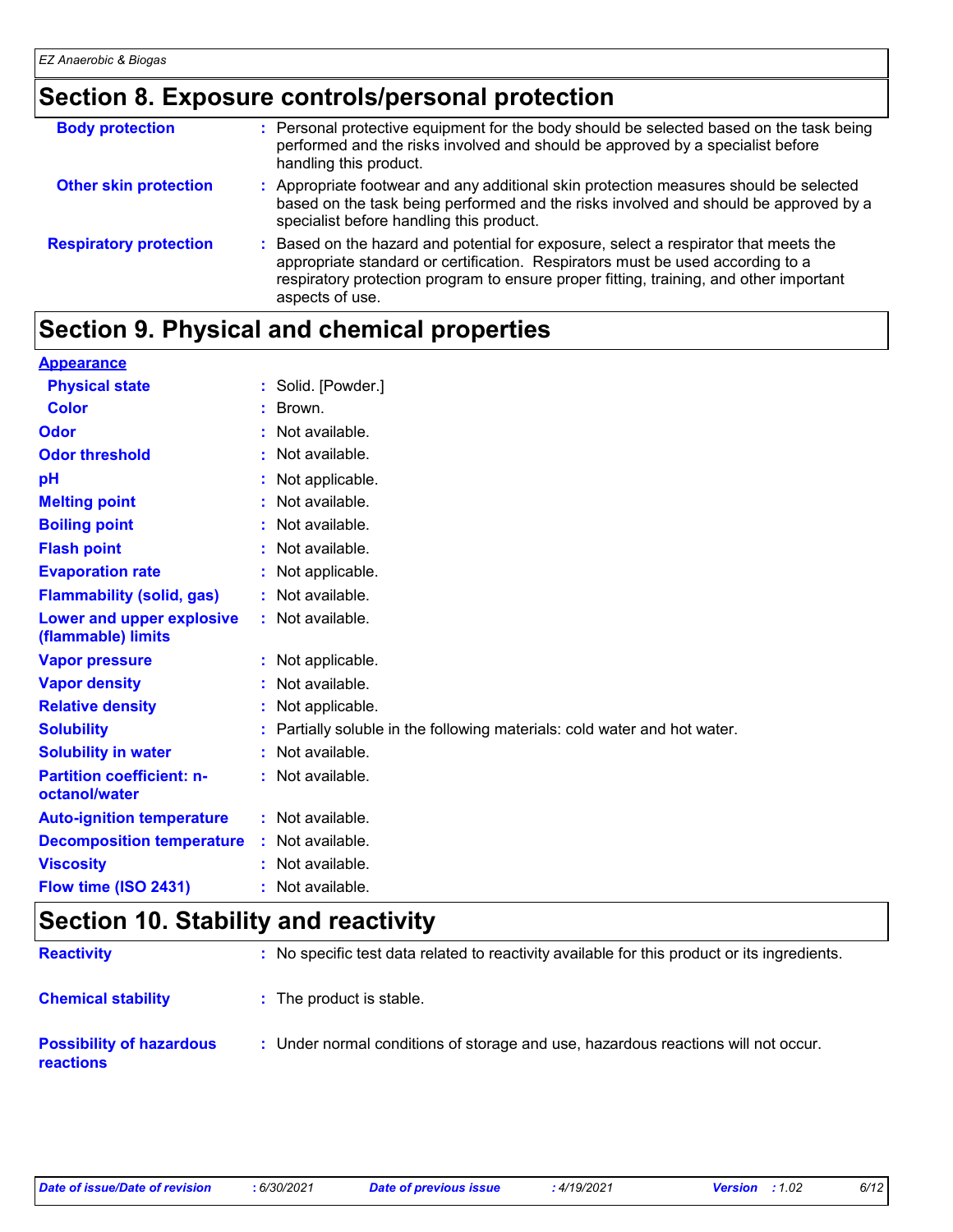### **Section 10. Stability and reactivity**

| <b>Conditions to avoid</b>                 | : Avoid the creation of dust when handling and avoid all possible sources of ignition<br>(spark or flame). Take precautionary measures against electrostatic discharges. To<br>avoid fire or explosion, dissipate static electricity during transfer by grounding and<br>bonding containers and equipment before transferring material. Prevent dust<br>accumulation. |
|--------------------------------------------|-----------------------------------------------------------------------------------------------------------------------------------------------------------------------------------------------------------------------------------------------------------------------------------------------------------------------------------------------------------------------|
| <b>Incompatible materials</b>              | : Reactive or incompatible with the following materials: moisture.                                                                                                                                                                                                                                                                                                    |
| <b>Hazardous decomposition</b><br>products | : Under normal conditions of storage and use, hazardous decomposition products should<br>not be produced.                                                                                                                                                                                                                                                             |

### **Section 11. Toxicological information**

#### **Information on toxicological effects**

#### **Acute toxicity**

| <b>Product/ingredient name</b> | <b>Result</b> | <b>Species</b> | <b>Dose</b> | <b>Exposure</b> |
|--------------------------------|---------------|----------------|-------------|-----------------|
| Subtilisin                     | LD50 Oral     | Rat            | 3700 mg/kg  |                 |

#### **Irritation/Corrosion**

| <b>Product/ingredient name</b> | Result                   | <b>Species</b> | <b>Score</b> | <b>Exposure</b> | <b>Observation</b> |
|--------------------------------|--------------------------|----------------|--------------|-----------------|--------------------|
| Subtilisin                     | Eves - Moderate irritant | Rabbit         |              | 3 milligrams    | -                  |

#### **Sensitization**

Not available.

#### **Mutagenicity**

Not available.

#### **Carcinogenicity**

Not available.

#### **Reproductive toxicity**

Not available.

#### **Teratogenicity**

Not available.

#### **Specific target organ toxicity (single exposure)**

| <b>Name</b> | <b>Category</b> | <b>Route of</b><br><b>exposure</b> | <b>Target organs</b>            |
|-------------|-----------------|------------------------------------|---------------------------------|
| Subtilisin  | Category 3      | Not applicable.                    | Respiratory tract<br>irritation |

#### **Specific target organ toxicity (repeated exposure)**

Not available.

#### **Aspiration hazard**

Not available.

#### **Information on the likely**

**:** Routes of entry anticipated: Oral, Dermal, Inhalation.

#### **routes of exposure**

#### **Potential acute health effects**

- **Eye contact :**
- Exposure to airborne concentrations above statutory or recommended exposure limits may cause irritation of the eyes.

| Date of issue/Date of revision | 6/30/2021 | Date of previous issue | 4/19/2021. | <b>Version</b> | :1.02 | 7/12 |
|--------------------------------|-----------|------------------------|------------|----------------|-------|------|
|                                |           |                        |            |                |       |      |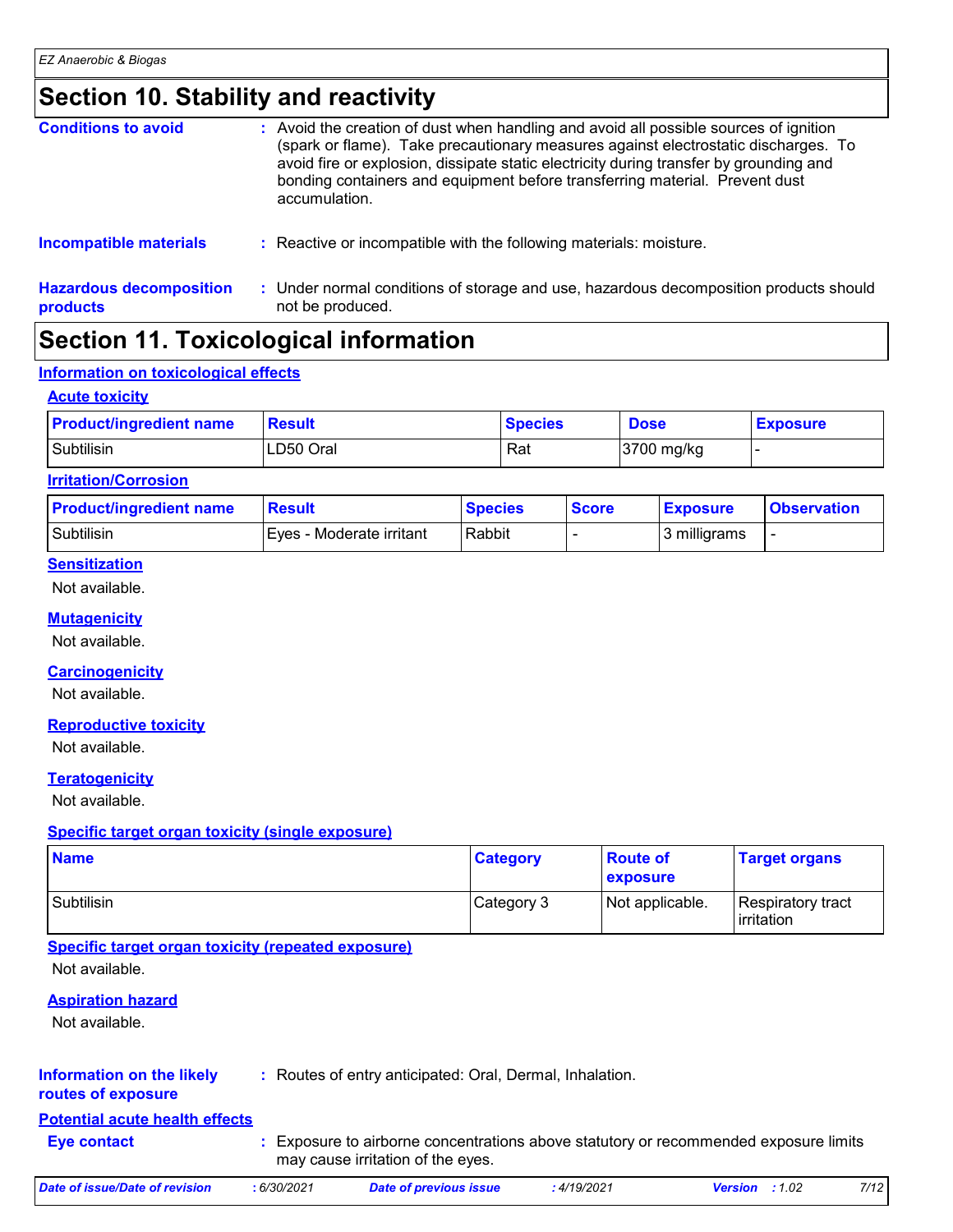# **Section 11. Toxicological information**

| <b>Inhalation</b>                       | : Exposure to airborne concentrations above statutory or recommended exposure limits<br>may cause irritation of the nose, throat and lungs. May cause allergy or asthma<br>symptoms or breathing difficulties if inhaled. |
|-----------------------------------------|---------------------------------------------------------------------------------------------------------------------------------------------------------------------------------------------------------------------------|
| <b>Skin contact</b>                     | : No known significant effects or critical hazards.                                                                                                                                                                       |
| <b>Ingestion</b>                        | : No known significant effects or critical hazards.                                                                                                                                                                       |
|                                         | Symptoms related to the physical, chemical and toxicological characteristics                                                                                                                                              |
| <b>Eye contact</b>                      | : Adverse symptoms may include the following:<br>irritation<br>redness                                                                                                                                                    |
| <b>Inhalation</b>                       | : Adverse symptoms may include the following:<br>respiratory tract irritation<br>coughing<br>wheezing and breathing difficulties<br>asthma                                                                                |
| <b>Skin contact</b>                     | : No specific data.                                                                                                                                                                                                       |
| <b>Ingestion</b>                        | : No specific data.                                                                                                                                                                                                       |
|                                         | Delayed and immediate effects and also chronic effects from short and long term exposure                                                                                                                                  |
| <b>Short term exposure</b>              |                                                                                                                                                                                                                           |
| <b>Potential immediate</b><br>effects   | : Not available.                                                                                                                                                                                                          |
| <b>Potential delayed effects</b>        | $:$ Not available.                                                                                                                                                                                                        |
| <b>Long term exposure</b>               |                                                                                                                                                                                                                           |
| <b>Potential immediate</b><br>effects   | $:$ Not available.                                                                                                                                                                                                        |
| <b>Potential delayed effects</b>        | : Not available.                                                                                                                                                                                                          |
| <b>Potential chronic health effects</b> |                                                                                                                                                                                                                           |
| Not available.                          |                                                                                                                                                                                                                           |
| <b>General</b>                          | : Repeated or prolonged inhalation of dust may lead to chronic respiratory irritation. Once<br>sensitized, a severe allergic reaction may occur when subsequently exposed to very low<br>levels.                          |
| <b>Carcinogenicity</b>                  | : No known significant effects or critical hazards.                                                                                                                                                                       |
| <b>Mutagenicity</b>                     | : No known significant effects or critical hazards.                                                                                                                                                                       |
| <b>Teratogenicity</b>                   | : No known significant effects or critical hazards.                                                                                                                                                                       |
| <b>Developmental effects</b>            | : No known significant effects or critical hazards.                                                                                                                                                                       |
| <b>Fertility effects</b>                | : No known significant effects or critical hazards.                                                                                                                                                                       |

#### **Numerical measures of toxicity Acute toxicity estimates**

Not available.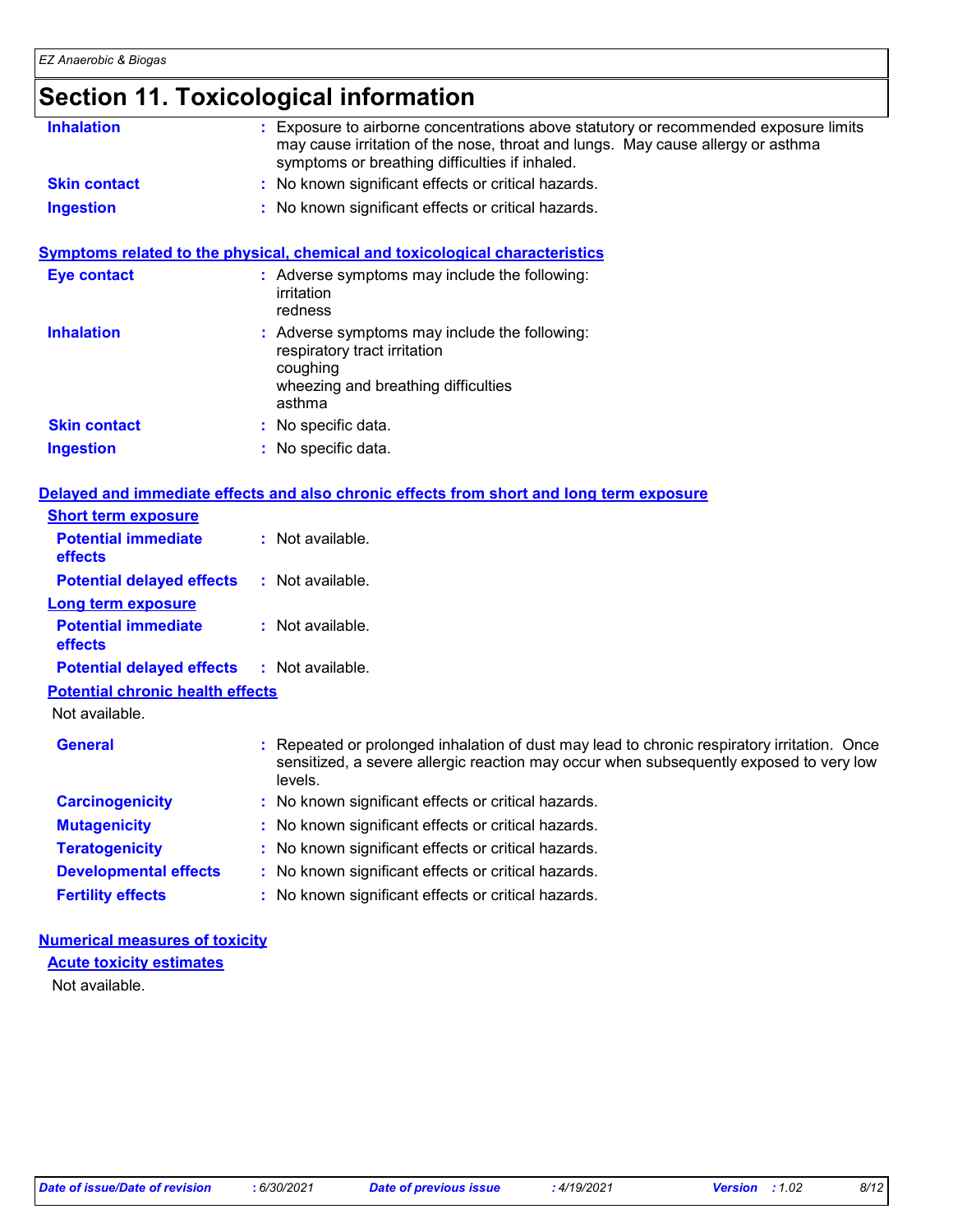# **Section 12. Ecological information**

#### **Toxicity**

| <b>Product/ingredient name</b> | <b>Result</b>                      | <b>Species</b>                                 | <b>Exposure</b> |
|--------------------------------|------------------------------------|------------------------------------------------|-----------------|
| Subtilisin                     | Acute EC50 23.78 mg/l Fresh water  | Crustaceans - Ceriodaphnia<br>Idubia - Neonate | l 48 hours      |
| cellulase                      | Acute EC50 793.28 mg/l Fresh water | Crustaceans - Ceriodaphnia<br>Idubia - Neonate | l 48 hours      |

#### **Persistence and degradability**

Not available.

#### **Bioaccumulative potential**

| <b>Product/ingredient name</b> | ∣ LoqP <sub>ow</sub> | <b>BCF</b> | <b>Potential</b> |
|--------------------------------|----------------------|------------|------------------|
| Subtilisin                     | <u>n</u><br>-ು. .    |            | low              |

#### **Mobility in soil**

**Soil/water partition coefficient (KOC) :** Not available.

**Other adverse effects** : No known significant effects or critical hazards.

### **Section 13. Disposal considerations**

The generation of waste should be avoided or minimized wherever possible. Disposal of this product, solutions and any by-products should at all times comply with the requirements of environmental protection and waste disposal legislation and any regional local authority requirements. Dispose of surplus and non-recyclable products via a licensed waste disposal contractor. Waste should not be disposed of untreated to the sewer unless fully compliant with the requirements of all authorities with jurisdiction. Waste packaging should be recycled. Incineration or landfill should only be considered when recycling is not feasible. This material and its container must be disposed of in a safe way. Care should be taken when handling emptied containers that have not been cleaned or rinsed out. Empty containers or liners may retain some product residues. Avoid dispersal of spilled material and runoff and contact with soil, waterways, drains and sewers. **Disposal methods :**

### **Section 14. Transport information**

|                                       | <b>DOT</b><br><b>Classification</b> | <b>TDG</b><br><b>Classification</b> | <b>Mexico</b><br><b>Classification</b> | <b>ADR/RID</b> | <b>IMDG</b>    | <b>IATA</b>    |
|---------------------------------------|-------------------------------------|-------------------------------------|----------------------------------------|----------------|----------------|----------------|
| <b>UN number</b>                      | Not regulated.                      | Not regulated.                      | Not regulated.                         | Not regulated. | Not regulated. | Not regulated. |
| <b>UN proper</b><br>shipping name     |                                     |                                     |                                        |                |                |                |
| <b>Transport</b><br>hazard class(es)  |                                     |                                     |                                        |                |                |                |
| <b>Packing group</b>                  |                                     |                                     |                                        |                |                | -              |
| <b>Environmental</b><br>hazards       | No.                                 | No.                                 | No.                                    | No.            | No.            | No.            |
| <b>Date of issue/Date of revision</b> | :6/30/2021                          |                                     | <b>Date of previous issue</b>          | :4/19/2021     | <b>Version</b> | 9/12<br>:1.02  |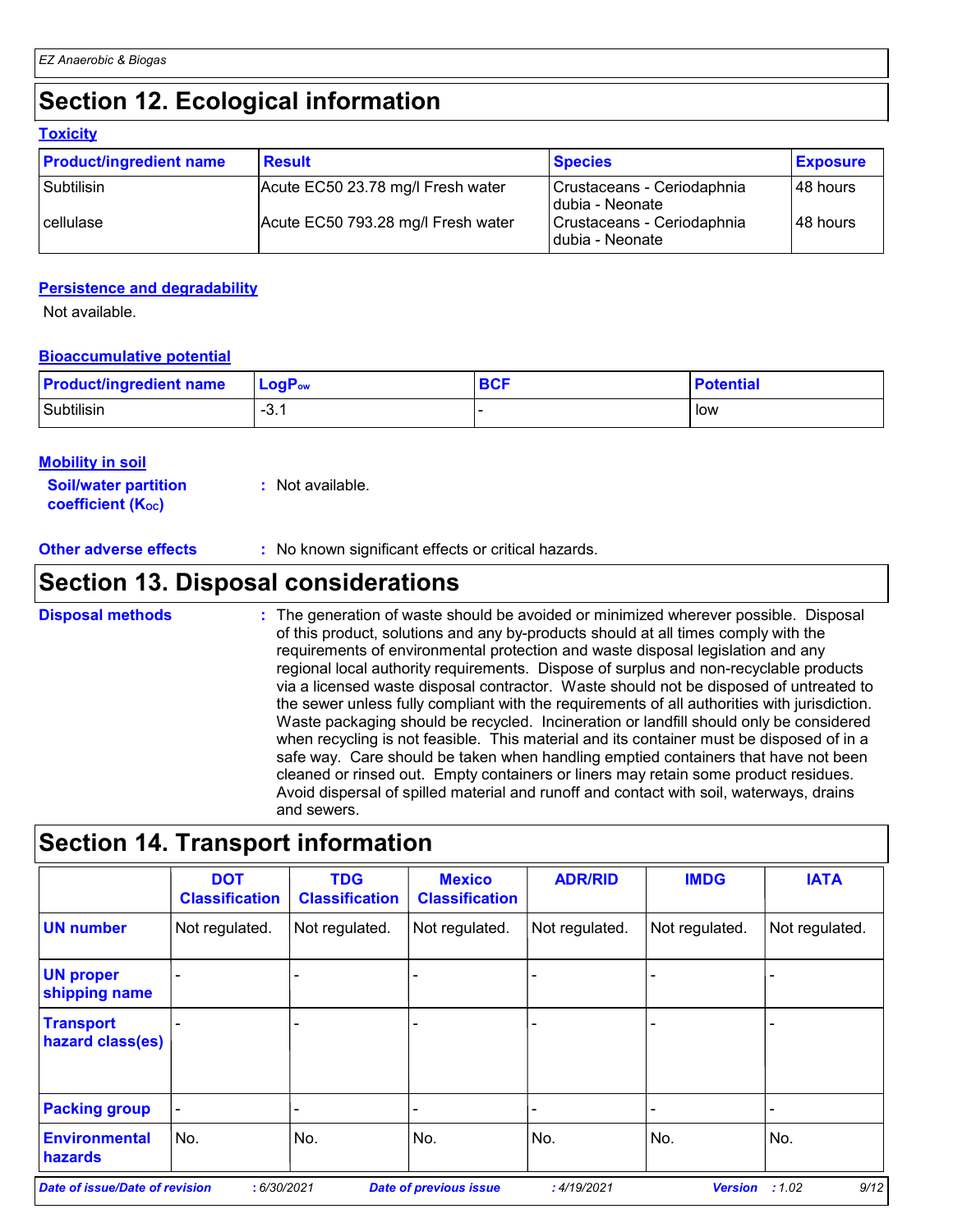# **Section 14. Transport information**

|                                                                                                         |  | Special precautions for user : Transport within user's premises: always transport in closed containers that are<br>upright and secure. Ensure that persons transporting the product know what to do in the<br>event of an accident or spillage. |  |
|---------------------------------------------------------------------------------------------------------|--|-------------------------------------------------------------------------------------------------------------------------------------------------------------------------------------------------------------------------------------------------|--|
| <b>Transport in bulk according : Not available.</b><br>to Annex II of MARPOL and<br>the <b>IBC</b> Code |  |                                                                                                                                                                                                                                                 |  |
| Section 15. Regulatory information                                                                      |  |                                                                                                                                                                                                                                                 |  |

| <b>U.S. Federal regulations</b>                                                   | : TSCA 8(a) CDR Exempt/Partial exemption: Not determined              |                                                                                                                                                                                                                                                               |  |
|-----------------------------------------------------------------------------------|-----------------------------------------------------------------------|---------------------------------------------------------------------------------------------------------------------------------------------------------------------------------------------------------------------------------------------------------------|--|
|                                                                                   |                                                                       | Clean Water Act (CWA) 307: tetrasodium hexacyanoferrate                                                                                                                                                                                                       |  |
| <b>Clean Air Act Section 112</b><br>(b) Hazardous Air<br><b>Pollutants (HAPs)</b> | : Listed                                                              |                                                                                                                                                                                                                                                               |  |
| <b>Clean Air Act Section 602</b><br><b>Class I Substances</b>                     | : Not listed                                                          |                                                                                                                                                                                                                                                               |  |
| <b>Clean Air Act Section 602</b><br><b>Class II Substances</b>                    | : Not listed                                                          |                                                                                                                                                                                                                                                               |  |
| <b>DEA List I Chemicals</b><br>(Precursor Chemicals)                              | : Not listed                                                          |                                                                                                                                                                                                                                                               |  |
| <b>DEA List II Chemicals</b><br><b>(Essential Chemicals)</b>                      | : Not listed                                                          |                                                                                                                                                                                                                                                               |  |
| <b>SARA 302/304</b>                                                               |                                                                       |                                                                                                                                                                                                                                                               |  |
| <b>Composition/information on ingredients</b>                                     |                                                                       |                                                                                                                                                                                                                                                               |  |
| No products were found.                                                           |                                                                       |                                                                                                                                                                                                                                                               |  |
| <b>SARA 304 RQ</b>                                                                | : Not applicable.                                                     |                                                                                                                                                                                                                                                               |  |
| <b>SARA 311/312</b>                                                               |                                                                       |                                                                                                                                                                                                                                                               |  |
| <b>Classification</b>                                                             | : COMBUSTIBLE DUSTS                                                   |                                                                                                                                                                                                                                                               |  |
| <b>Composition/information on ingredients</b>                                     |                                                                       | RESPIRATORY SENSITIZATION - Category 1                                                                                                                                                                                                                        |  |
| <b>Name</b>                                                                       | $\frac{9}{6}$                                                         | <b>Classification</b>                                                                                                                                                                                                                                         |  |
|                                                                                   |                                                                       |                                                                                                                                                                                                                                                               |  |
| Subtilisin<br>cellulase                                                           | $≤0.3$<br>≤0.3                                                        | <b>SKIN IRRITATION - Category 2</b><br>SERIOUS EYE DAMAGE - Category 1<br>RESPIRATORY SENSITIZATION - Category 1<br>SPECIFIC TARGET ORGAN TOXICITY (SINGLE EXPOSURE)<br>(Respiratory tract irritation) - Category 3<br>RESPIRATORY SENSITIZATION - Category 1 |  |
|                                                                                   |                                                                       |                                                                                                                                                                                                                                                               |  |
| <b>State regulations</b>                                                          |                                                                       |                                                                                                                                                                                                                                                               |  |
| <b>Massachusetts</b>                                                              | : The following components are listed: CALCIUM CARBONATE; MARBLE DUST |                                                                                                                                                                                                                                                               |  |
| <b>New York</b>                                                                   | None of the components are listed.                                    |                                                                                                                                                                                                                                                               |  |
| <b>New Jersey</b>                                                                 | The following components are listed: CALCIUM CARBONATE; LIMESTONE     |                                                                                                                                                                                                                                                               |  |
| <b>Pennsylvania</b>                                                               |                                                                       | The following components are listed: LIMESTONE                                                                                                                                                                                                                |  |
| <b>California Prop. 65</b>                                                        |                                                                       |                                                                                                                                                                                                                                                               |  |

**A** WARNING: This product can expose you to Titanium dioxide, which is known to the State of California to cause cancer. For more information go to www.P65Warnings.ca.gov.

| Date of issue/Date of revision | 6/30/2021 | <b>Date of previous issue</b> | 4/19/2021. | Version | : 1.02 | 10/12 |
|--------------------------------|-----------|-------------------------------|------------|---------|--------|-------|
|                                |           |                               |            |         |        |       |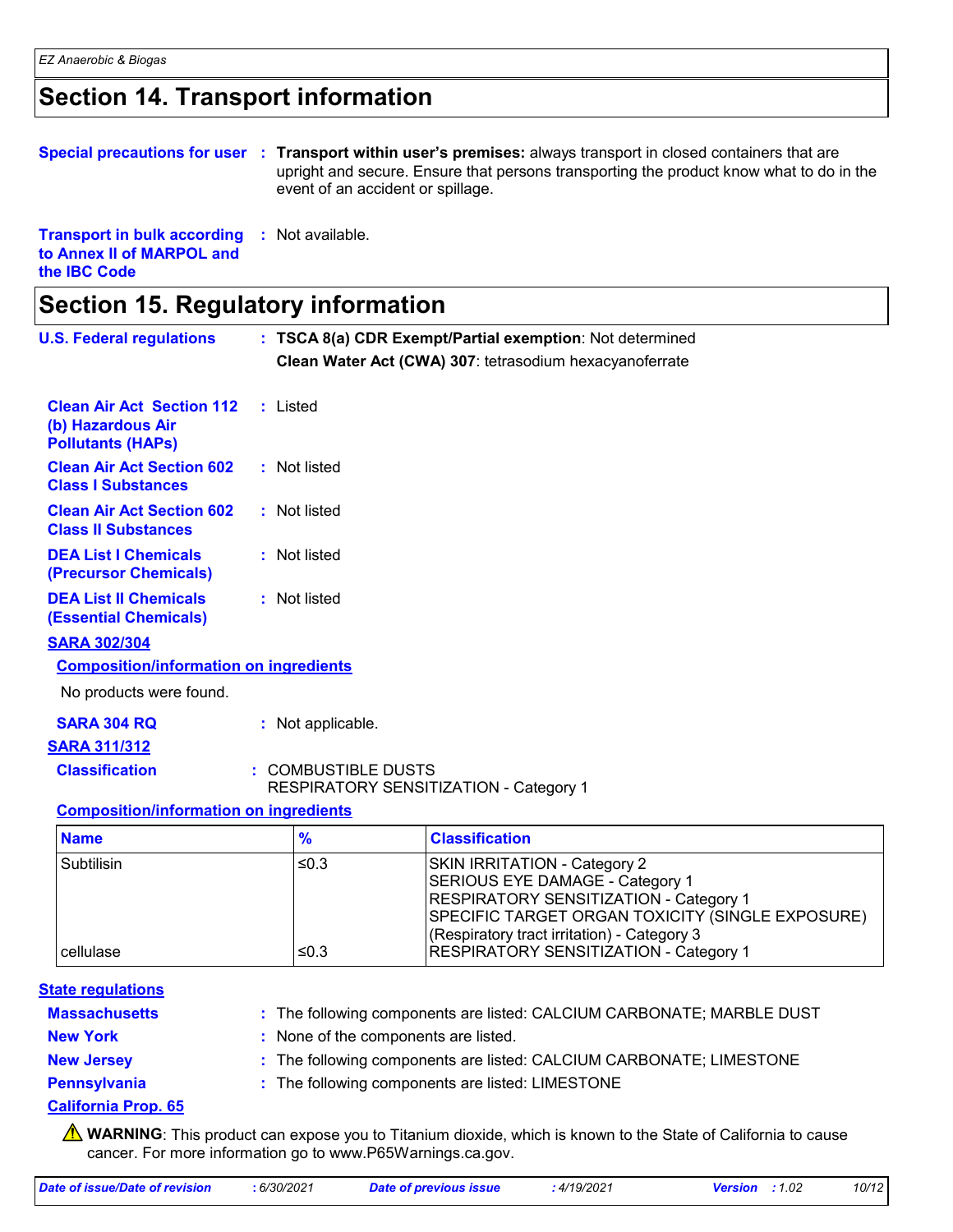# **Section 15. Regulatory information**

| <b>Ingredient name</b>           |                                                                                    | No significant risk<br>level | <b>Maximum</b><br>acceptable dosage<br>level |
|----------------------------------|------------------------------------------------------------------------------------|------------------------------|----------------------------------------------|
| Titanium dioxide                 |                                                                                    |                              |                                              |
| <b>International regulations</b> |                                                                                    |                              |                                              |
|                                  | <b>Chemical Weapon Convention List Schedules I, II &amp; III Chemicals</b>         |                              |                                              |
| Not listed.                      |                                                                                    |                              |                                              |
| <b>Montreal Protocol</b>         |                                                                                    |                              |                                              |
| Not listed.                      |                                                                                    |                              |                                              |
|                                  | <b>Stockholm Convention on Persistent Organic Pollutants</b>                       |                              |                                              |
| Not listed.                      |                                                                                    |                              |                                              |
|                                  | <b>Rotterdam Convention on Prior Informed Consent (PIC)</b>                        |                              |                                              |
| Not listed.                      |                                                                                    |                              |                                              |
|                                  | <b>UNECE Aarhus Protocol on POPs and Heavy Metals</b>                              |                              |                                              |
| Not listed.                      |                                                                                    |                              |                                              |
| <b>Inventory list</b>            |                                                                                    |                              |                                              |
| <b>Australia</b>                 | Not determined.<br>÷                                                               |                              |                                              |
| <b>Canada</b>                    | : All components are listed or exempted.                                           |                              |                                              |
| <b>China</b>                     | Not determined.                                                                    |                              |                                              |
| <b>Europe</b>                    | At least one component is not listed.                                              |                              |                                              |
| <b>Japan</b>                     | Japan inventory (ENCS): Not determined.<br>Japan inventory (ISHL): Not determined. |                              |                                              |
| <b>Malaysia</b>                  | Not determined                                                                     |                              |                                              |
| <b>New Zealand</b>               | Not determined.                                                                    |                              |                                              |
| <b>Philippines</b>               | Not determined.                                                                    |                              |                                              |
| <b>Republic of Korea</b>         | Not determined.                                                                    |                              |                                              |
| <b>Taiwan</b>                    | Not determined.                                                                    |                              |                                              |
| <b>Thailand</b>                  | Not determined.                                                                    |                              |                                              |
| <b>Turkey</b>                    | Not determined.                                                                    |                              |                                              |
| <b>United States</b>             | All components are listed or exempted.                                             |                              |                                              |
| <b>Viet Nam</b>                  | Not determined.                                                                    |                              |                                              |

### **Section 16. Other information**

**Hazardous Material Information System (U.S.A.)**



**Caution: HMIS® ratings are based on a 0-4 rating scale, with 0 representing minimal hazards or risks, and 4 representing significant hazards or risks. Although HMIS® ratings and the associated label are not required on SDSs or products leaving a facility under 29 CFR 1910.1200, the preparer may choose to provide them. HMIS® ratings are to be used with a fully implemented HMIS® program. HMIS® is a registered trademark and service mark of the American Coatings Association, Inc.**